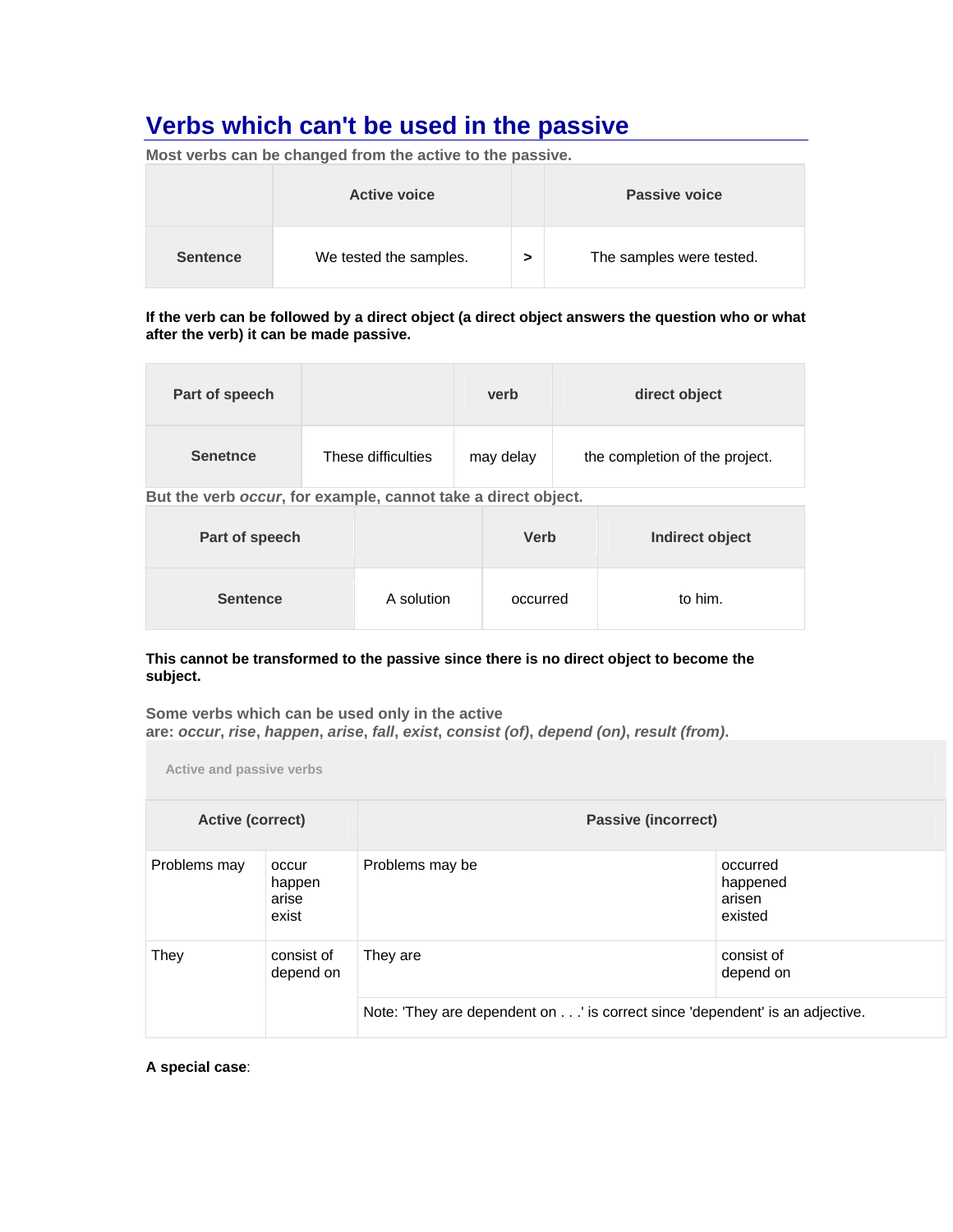| Part of speech  | <b>Subject</b> | <b>Verb</b> | <b>Object</b> |
|-----------------|----------------|-------------|---------------|
| <b>Sentence</b> | They           | lack        | resources.    |

**Lack** can take a direct object but cannot be transformed to the passive:

| Resources are lacked (incorrect). |  |
|-----------------------------------|--|
| However, you could write:         |  |

Resources are lacking.

**Label these sentences** *correct* **or** *incorrect*



## **Concern and involve**

Whether or not they can be used in the passive depends on the meaning.

**To involve** has three meanings:

- 1. To participate, to take part
- 2. To include
- 3. To require

Only the first meaning, *to participate*, *to take part* can be used in the passive form.

This week, students **are involved** in lab work.

**The active voice must be used with the second meaning,** *to include***.** 

#### **Example**

He often **involves** his students in his research.